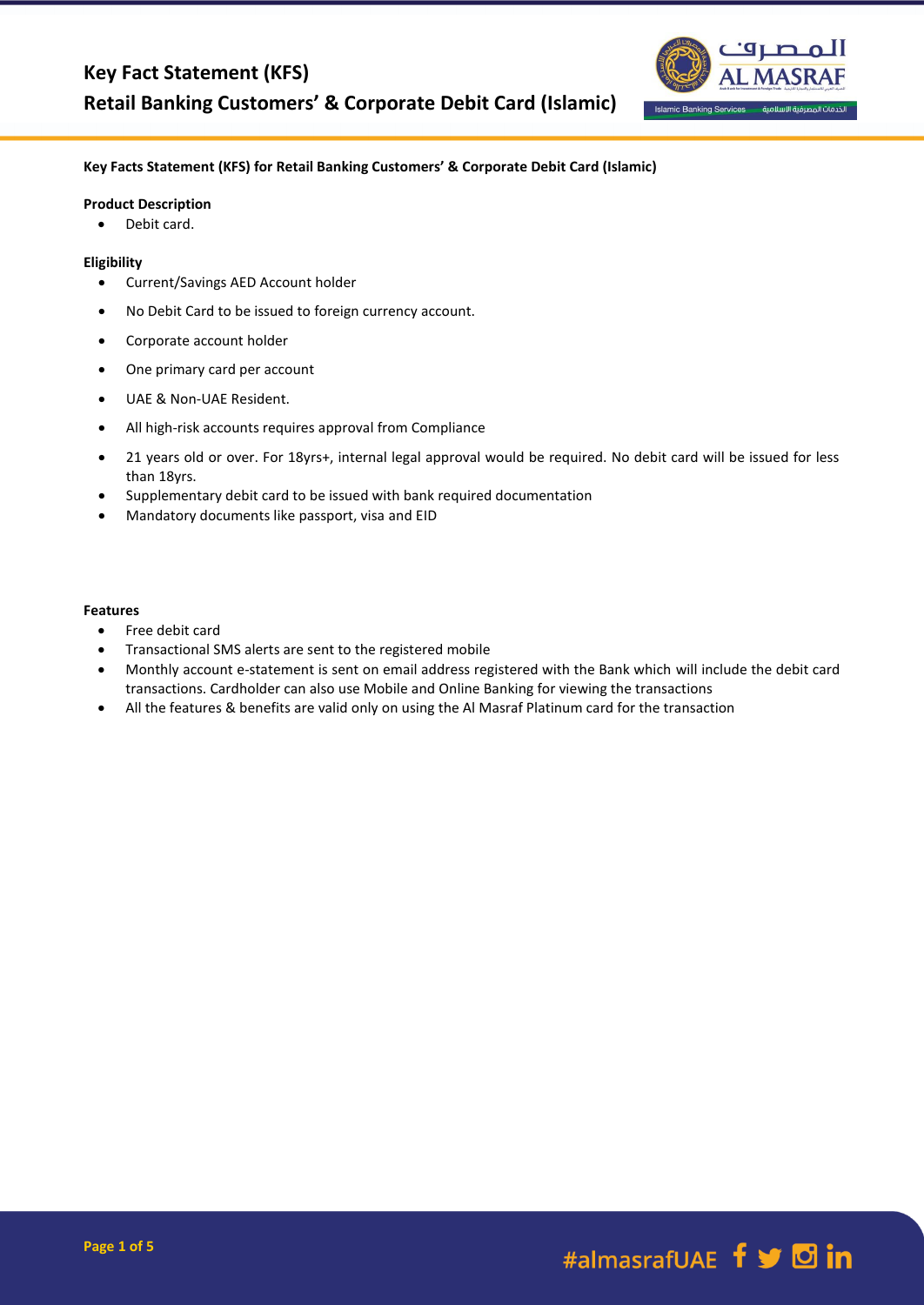

### **Benefits**

**Features & Benefits**

| <b>Features &amp; Benefits</b>    | <b>Platinum</b>                                                                                                                                 |
|-----------------------------------|-------------------------------------------------------------------------------------------------------------------------------------------------|
| Contactless                       | Yes                                                                                                                                             |
| Airport Lounge Access             | Yes<br>Select 25 regional & international lounges. Unlimited. Self                                                                              |
| Priceless Specials 2 for 1 offers | Yes<br>Offers throughout Middle East across fine dining & activities                                                                            |
| Udemy.com                         | Yes<br>Get upto 30% off on top trending courses and 50% off on course of the<br>month                                                           |
| Booking.com                       | Yes<br>10% cash back. Register on www.booking.com/mastercardmea                                                                                 |
| Rentalcars.com                    | Yes<br>Upto 10% discounts.                                                                                                                      |
| Avis                              | Yes<br>Upgrade (subject to availability). Upto 15% discounts in Europe & MENA<br>& 12% off in US/Canada                                         |
| Cleartrip.com Airline discount    | Yes<br>upto 30% with max amount caps                                                                                                            |
| Careem                            | Yes<br>Get upto 20% off 3 rides every month. Promo Code: MASTERCARD                                                                             |
| MyUS Premium Shipping discount    | Yes<br>Free premium membership for 2 years, free account set-up, 30% off<br>shipping in first month & 20% off for the remainder 2 yr membership |
| Mastercard for you App            | Yes                                                                                                                                             |
| <b>Purchase Protection</b>        | Yes<br>Coverage (theft or accidental damage) of USD 2,000 per claim, max cap<br>of usd 5,000 over 12 month period.                              |

#### **Fees**

- Al Masraf publishes it Retail Banking Schedule of Charges in line with it's commitment to a transparent Customer relationship. (Click here to refer to Retail Banking Schedule of Charges)
- Cardholders are strongly encouraged to write to us on [info@almasraf.ae](mailto:info@almasraf.ae) in case of need for more clarity on any fees charged to the account.

# **Cooling-Off Period**

- This "Cooling-Off Period" is offered as part of our commitment to maintain a fair Banking relationship
- Application forms has the option for the customer to waive the Cooling-Off Period.
- In case customer decides not to waive and would like to think through, Bank will wait for 5 Business Days and will proceed the issuance/disbursal post this 5 Business Days if customer has not reverted to cancel the request.

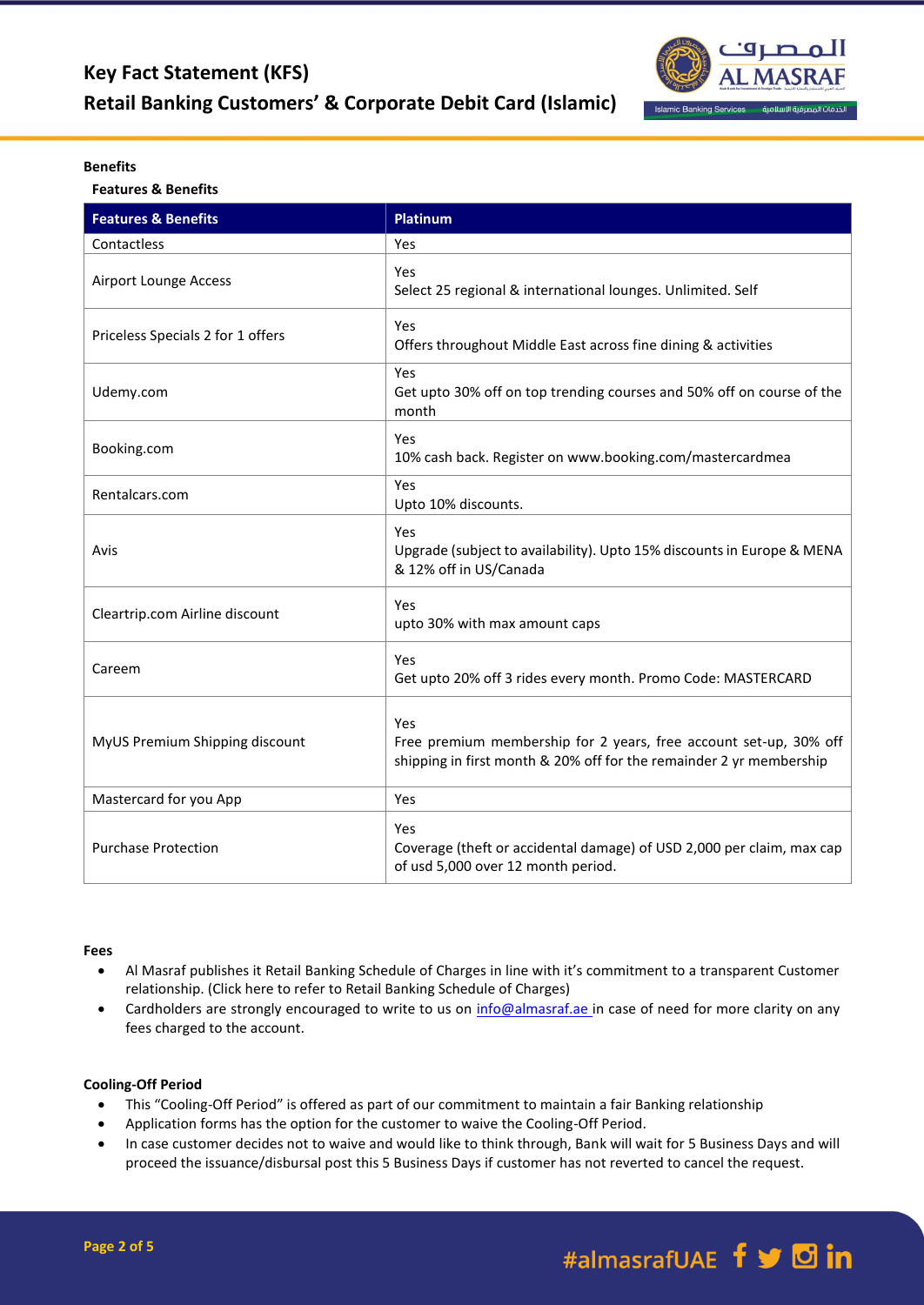

#### **Additional notes and Frequently Asked Questions**

# **1. Issuance of Debit Card**

Debit card will be issued along with the account

### **2. Activation and PIN generation**

Cardholder should activate their card and choose their own PIN via our IVR by calling 600529999 to use their card

### **3. Contactless transactions (pin less)**

Cardholder can do a maximum of 3 without pin contactless transactions per day of AED 500 each. Post that they can do contactless transaction with Pin. Customer is responsible and liable for all the transactions

### **4. Card Block in case of Fraud**

Cardholder can call the contact center at 600529999 to report any fraudulent transaction and block their card. Cardholder can submit a dispute form with the details to claim the amount back. A replacement card will be issued to the cardholder.

### **5. Reporting lost and stolen cards**

Cardholder should call the contact center at 600529999 immediately to report lost/stolen card and the bank will block the card. A new replacement card will be sent and fees as per schedule of charges will apply

Warning: Customer is liable to pay for any transactions done up to the time of reporting and lost / stolen card.

#### **6. Transactions**

All transactions will be billed in Dirhams (AED). Any transactions made outside of the U.A.E. will be treated as an international payment and may incur a foreign currency conversion fee. (Click here to refer to Retail Banking Schedule of Charges)

#### **7. Dispute and reimbursement (charge back)**

In the event of unauthorized transactions, cardholder must contact the bank contact center immediately and submit a dispute form for reimbursement of such transaction amounts. Cardholder must submit the dispute form to the bank within 42 days from transaction date. If proven unauthorized & not disputed by merchant with proof, it will be credited back to the cardholder's card within 90 days

### **8. E-Statements**

Debit card transactions will be included in the Account e-Statements will be sent to the cardholders registered email ID once every month free of costs. Debit card any additional statement request will be charged (Click here to refer to Retail Banking Schedule of Charges)

# **9. Alerts**

Debit card Account-holder is requested to provide Bank with an updated UAE registered mobile number in order to receive SMS text alerts for card account transactions. (Click here to refer to Key Facts Statement for SMS, Online and Mobile Banking for more details)

#### **10. Card Closure**

Customer can request to close this card by submitting the request via below channels.

- Call Centre 600 52 9999
- Branches
- Email communication received from card account-holders email address registered with us

Please note that cardholder is expected to settle all their outstanding dues for the request to be processed. The card will be placed on a temporary block and will be fully closed after 45 days from the date of request. Cardholder is expected to settle any outstanding debit/credit to the card account that maybe received during this period. Please note if any credit is received by the bank post the 45 days closure, the same will stand forfeited by the cardholder

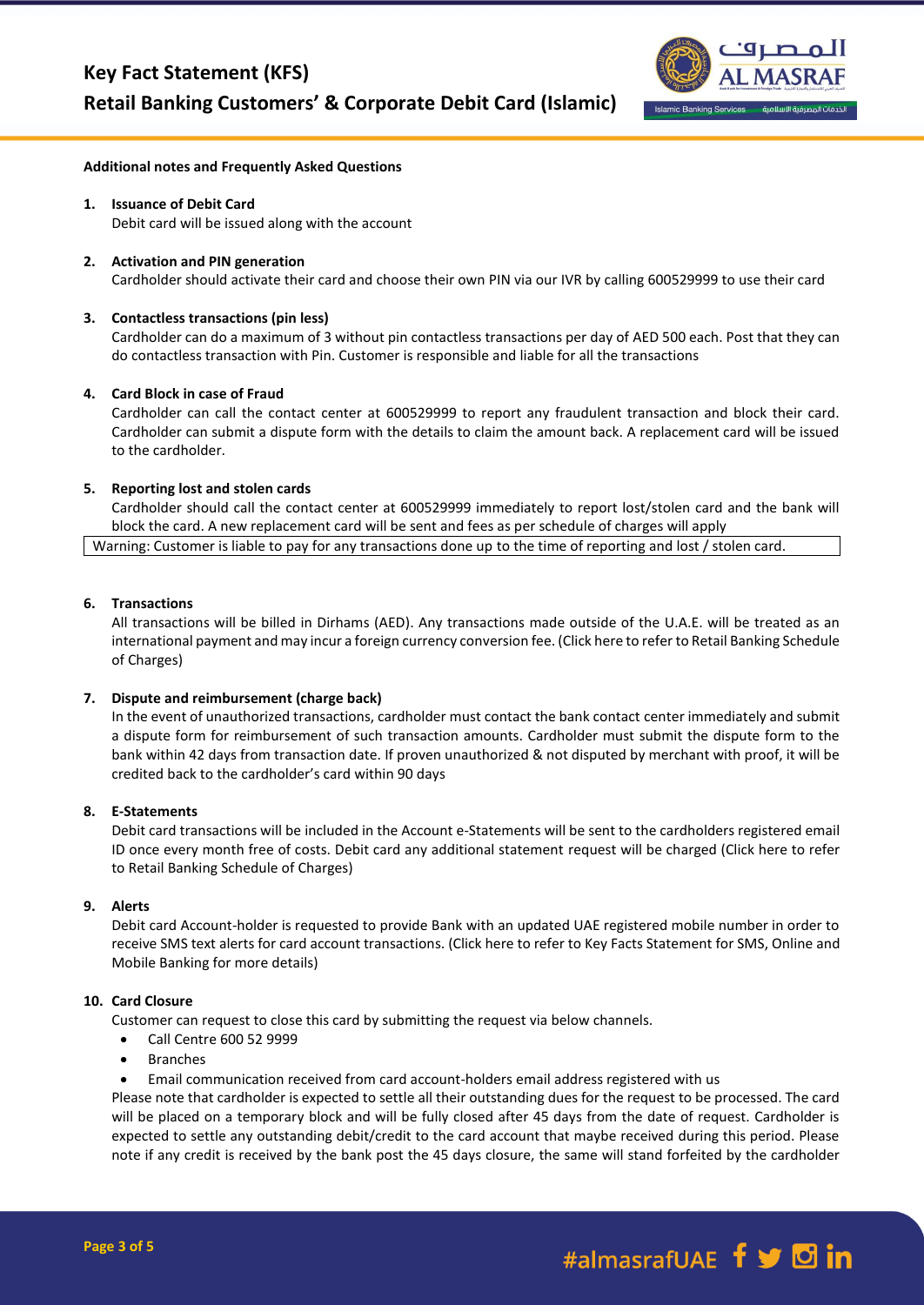

with no liability from the bank. Please also note that Bank will automatically close all supplementary cards associated with the primary card account.

**Warning: Please note if any credit is received by the Bank post the 45 days closure, the same will stand forfeited by the cardholder with no liability from the bank. Please note any and all Al Masraf points balance will be forfeit upon closure request from customer.**

## **11. Delivery of Debit Card**

Card will be delivered by courier and they will communicate with the cardholder for delivery. A card that remains uncollected for a period of 30 days will be cancelled by the Bank at no cost to the card holder.

### **12. KYC and Other information update**

Card account holders are responsible for informing the Bank about all material changes to their profile, contact as well as employment details. Such updates have to be supported with relevant documents such as Emirates ID, Passport(s), FATCA and CRS.

### **13. Emirates ID expiry**

Card will be blocked immediately upon expiry of the Emirates ID as per CB UAE guidelines. It is the cardholder responsibility to inform and provide the bank with the renewed Emirates ID as per the bank process – Al Masraf ATM or via branch.

## **14. Card Control**

Bank provides the functionality to the primary cardholder to issue supplementary cards, if any and control various aspects of the supplementary card (limits, country of transaction etc). Please note that in case that this card control system is down (not working) for any reason, the card transaction will be declined.

#### **15. Card limits – Daily usage limit**

All debit cards are issued with a daily usage limit as per the customer segment. These range from a minimum Total PoS per day limit of AED 15,000 to a maximum of AED 35,000. Total ATM per day limit of AED 15,000 and Single ATM per transaction limit of AED 10,000 and max no. of transaction (ATM + PoS) per day of 50 will apply. Cardholder can change the card limit by contacting the contact center at 600529999. For more details please visit almasraf.ae. Please note: No card limit change is allowed for mass segment up to 3months from opening new accounts.

#### **16. Terms and Conditions**

Bank reserves the right to change the cards terms and conditions. The bank will notify the customer through their registered mobile number and email id and will specify the time before the change applies.

#### **17. Further queries and/or clarifications**

Customer are requested to send an email to [info@almasraf.ae](mailto:info@almasraf.ae) for more clarity before signing to open this account. Customers should provide copy of E-ID / Passport and Visa page as well as UAE Mobile number to facilitate a timely response.

#### **Declaration**

Customer declares to abide by the below by proceed with the issuance of the covered card:

- Customer acknowledges to have received and understood the Al Masraf Debit Cards Terms and Conditions for as well as the Key Facts Statement (Click here to refer to Al Masraf Cards Terms & Conditions)
- Customer has been provided with the Data Protection Statement (Click here to refer to Data Protection Statement)
- Customer acknowledges that this card account may be withdrawn by the Bank at any time up on issuing a 60 day notice
- Bank reserves the right to change terms & conditions at later stage (60 days notice period prior any change in the contract), same is applicable for Fees